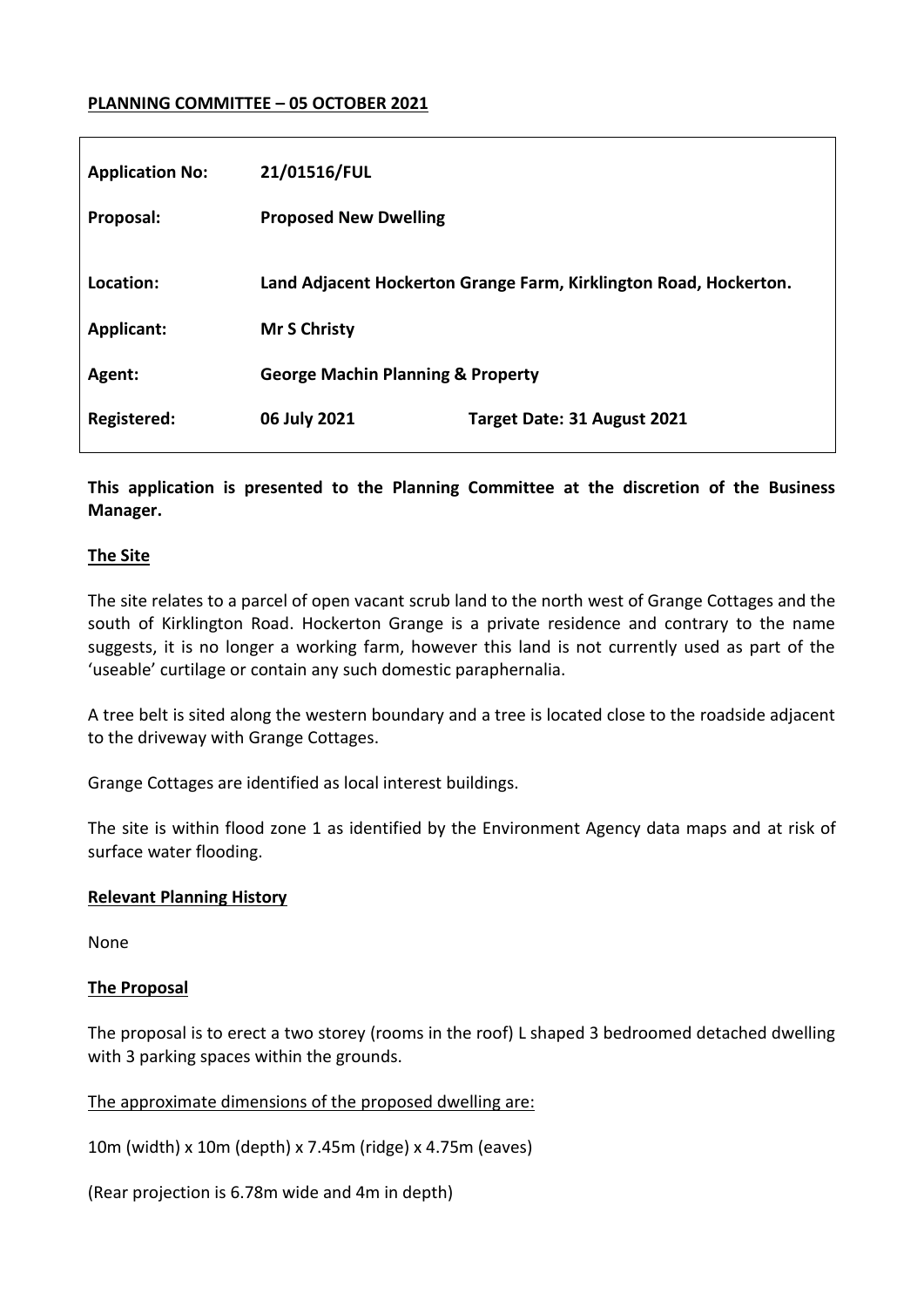### **List of plans/documents considered**

- $\bullet$  Site location plan (30.07.2021);
- Proposed block plan  $(30.07.2021)$ ;
- DRWG no. GF.H/2021/P1 Floor plans as proposed (30.07.2021);
- DRWG no. GF.H/2021/E1 Elevations-As proposed;
- Combined planning and design & access statement July 2021;
- Preliminary ecological survey September 2021
- Tree Survey September 2021

# **Departure/Public Advertisement Procedure**

6 neighbours have been consulted on the proposal.

# **Planning Policy Framework**

# **The Development Plan**

# **Newark and Sherwood Amended Core Strategy DPD (adopted March 2019)**

- Spatial Policy 1 Settlement Hierarchy
- Spatial Policy 2 Spatial Distribution of Growth
- Spatial Policy 3 Rural Areas
- Spatial Policy 7 Sustainable Transport
- Core Policy 3 Housing Mix, Type and Density
- Core Policy 9 Sustainable Design
- Core Policy 12 Biodiversity and Green Infrastructure
- Core Policy 13 Landscape Character
- Core Policy 14 Historic Environment

# **Allocations & Development Management DPD**

DM5 – Design DM7 – Biodiversity and Green Infrastructure DM8 – Development in the Open Countryside DM9 – Protecting and Enhancing the Historic Environment DM12 – Presumption in Favour of Sustainable Development

# **Other Material Planning Considerations**

National Planning Policy Framework 2021 Planning Practice Guidance Residential cycle and car parking standards & design guide SPD 2021

### **Consultations**

### **Hockerton Parish Council –** no comments received

**NCC Highways** – *15/09/2021* On the basis of the available information, the Highway Authority is content with the proposed development subject to the conditions listed below. In coming to this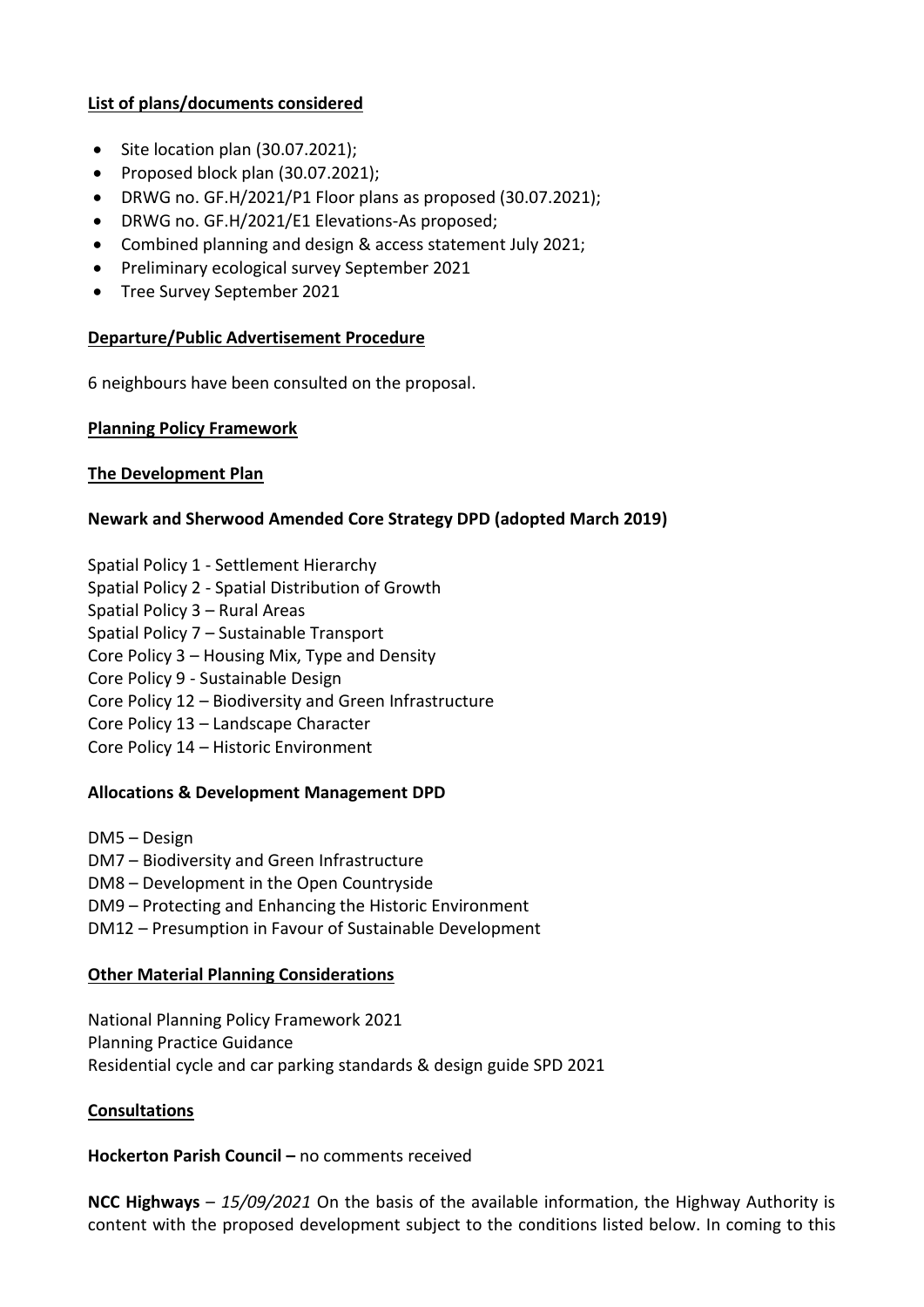conclusion the Authority has considered issues of highway access, capacity and safety, available parking, servicing and sustainability. No objection subject to appropriate and suggested conditions.

**Conservation comments** - Hockerton is not a Conservation Area but is a historic village. No objection in relation to impact upon the setting and significance of the listed outbuilding to The Grange, or to any other historic structure in this cluster.

**Tree Consultant comments** – Noted that trees to the west will be adversely affected by the proposed access and likely required highway clearance on a widened entrance. However, conditions suggested

No representations have been received from local residents/interested parties.

# **Comments of the Business Manager**

# *Principle of Development*

The site is located outside of the defined settlements as specified within the Settlement Hierarchy within the ACS. Spatial Policy 3 applies to development in rural areas that do not have urban boundaries or village envelopes. Where a site is not considered to be 'in village' they would be considered as being sited within the open countryside whereby policy DM8 applies (Development in the open countryside) of the Allocations and Development Management DPD.

The assessment with this proposal is whether this site is considered 'in village' or not. The supporting text to Spatial Policy 3 (para 4.25) states "…*this* [sustainable accessible villages] *means locations within the existing built extent of the village, which includes dwellings and their gardens, commercial premises, farm yards and community facilities'.* The policy goes on to state that it would not normally include undeveloped land, fields and paddocks or open space which form the edge of the built form.

The site is a vacant parcel of overgrown land associated with the former farm (the farm is not now operational and the house is in full residential use). Its visual characteristics is of an open field but by virtue of its location within the village, it is closely related to the main built up area. The Council's Conservation Officer has stated within their comments that 'the plot has been laid out like others where the street frontage was then developed, so development here seems quite logical in village plan form terms'. However, whilst this may or may not have been the original intention, the land does not appear to have been used for any of the uses listed within the above paragraph.

However, when travelling through Hockerton from Newark, and given its linear nature it is not considered that it is visually, physically or functionally disconnected to the village settlement. The tree belt/hedgerow to the western boundary forms a physical stop end to the site and limits the extent of the village line. Developing the site would not, in itself, further elongate the village or result in an outward expansion of the built form.

Hockerton Grange Farm is not visible from the roadside and the substantial hedgerow forms a physical barrier to its visibility and contribution to the built extent. This forms a 'break' in the built form. I am therefore of the opinion that whilst the site is within the village, it does not fall within the locational criteria specified within the supporting text to Policy SP3. However this is a very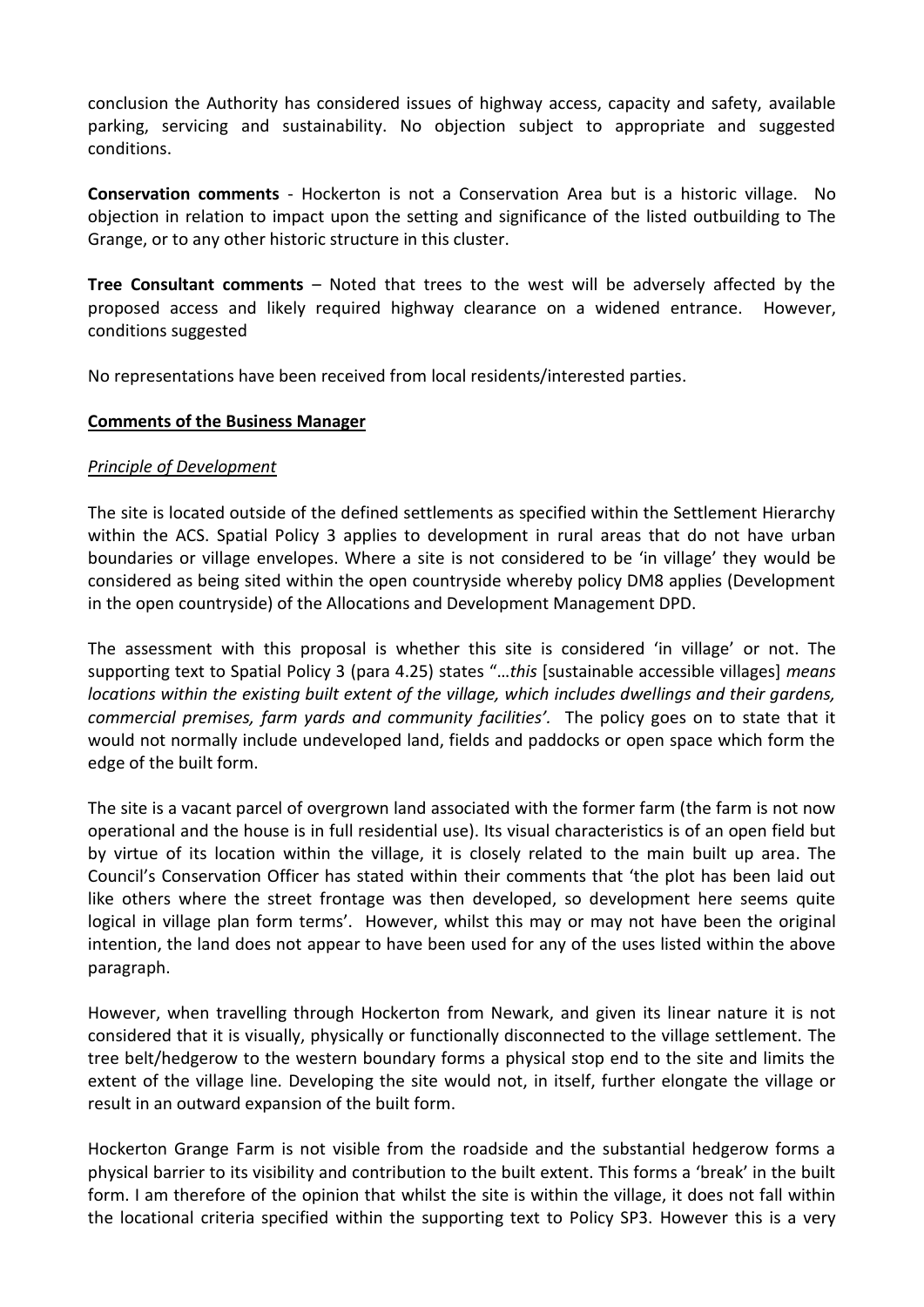finely balanced judgement, hence why this proposal is being presented to Planning Committee. Members need to determine whether it is considered to be 'within' or 'outwith' the village in terms of the supporting text. If it is concluded by Members that the site is in open countryside then policy DM8 must be applied instead.

Policy DM8 (Development in the Open Countryside) requires new dwellings to be of exceptional quality or innovative nature of design. The design merits are discussed below and whilst this is considered appropriate for its setting, it does not meet the threshold of being innovative. Neither is it considered to be of exceptional quality. It is therefore considered that the proposal should be refused as being contrary to Policy DM8. However, as Members might conclude the development is within the village, the criteria set out under Policy SP3 are considered below.

Spatial Policy 3 of the Amended Core Strategy (ACS) will support rural communities including the provision of new development subject to the proposal satisfying 5 criterion which are Location, Scale, Need, Impact and Character. Spatial Policy 3 has the provision to include infill development where the site is considered to be within the village.

# *Location*

Hockerton has very limited facilities which would support further development (the Spread Eagle Pub, which is not currently operating but is the subject of an application to be listed as an Asset of Community Value; and a small village hall). There are some retail units approximately 250m west of the site, however these do not provide such day to day facilities. Hockerton is closely physically related to Southwell (approx. 6 min drive away from the town centre) however, there is no direct bus service. Newark Town Centre is approximately 6.5miles from the application site (10min drive) whereby there are more sustainable facilities. Alternatively, a bus service is in operation to Newark (from Hockerton) however this is only operational on Wednesdays and Fridays (Service 330) with one direct bus to Newark on each day. Therefore due to the very limited bus service this cannot be considered a sustainable or desirable form of transport. Nonetheless, given its close relationship to the Newark Urban Area and Southwell, although this would be reliant on the use of a car, the journey would be for a limited period and often provide linked trips, it is therefore considered in terms of accessibility (not location of the actual site) the principle is acceptable.

The agent has directed Officers to an appeal decision on Caunton Road Hockerton (dated 31 December 2020), which was Dismissed, whereby it is stated by the agent to be in a similar siting outside of main built up area and on undeveloped land. Within the appeal decision (see paragraphs  $6 - 8$  in Appendix A), the Inspector stated there are existing residential properties to either side of the appeal site. It is not considered that the appeal raises any new information outside of the scope of Spatial Policy 3, specifically relevant to the Member's consideration of the application. The Inspector concluded that the site was visually distinct from the rest of the settlement and that although Spatial Policy 3 allows for the infilling of small gaps, this should not extend the built extent of the village boundary.

Another application which the agent has cited is in Syerston (20/00249/FUL) and relates to a site at the junction with Hawksworth Road and Moor Lane (see appendix B). This was deemed to be within the built up area by Officers and the Planning Inspector and result in the infilling of a small gap with 2 dwellings. This application was a resubmission following an approval in 2018.

The considerations with this application are very different in terms of the wider context whereby the appeal site is surrounded by built form in all directions, bar the west. Officers therefore consider very little weight should be attributed to this as a material consideration.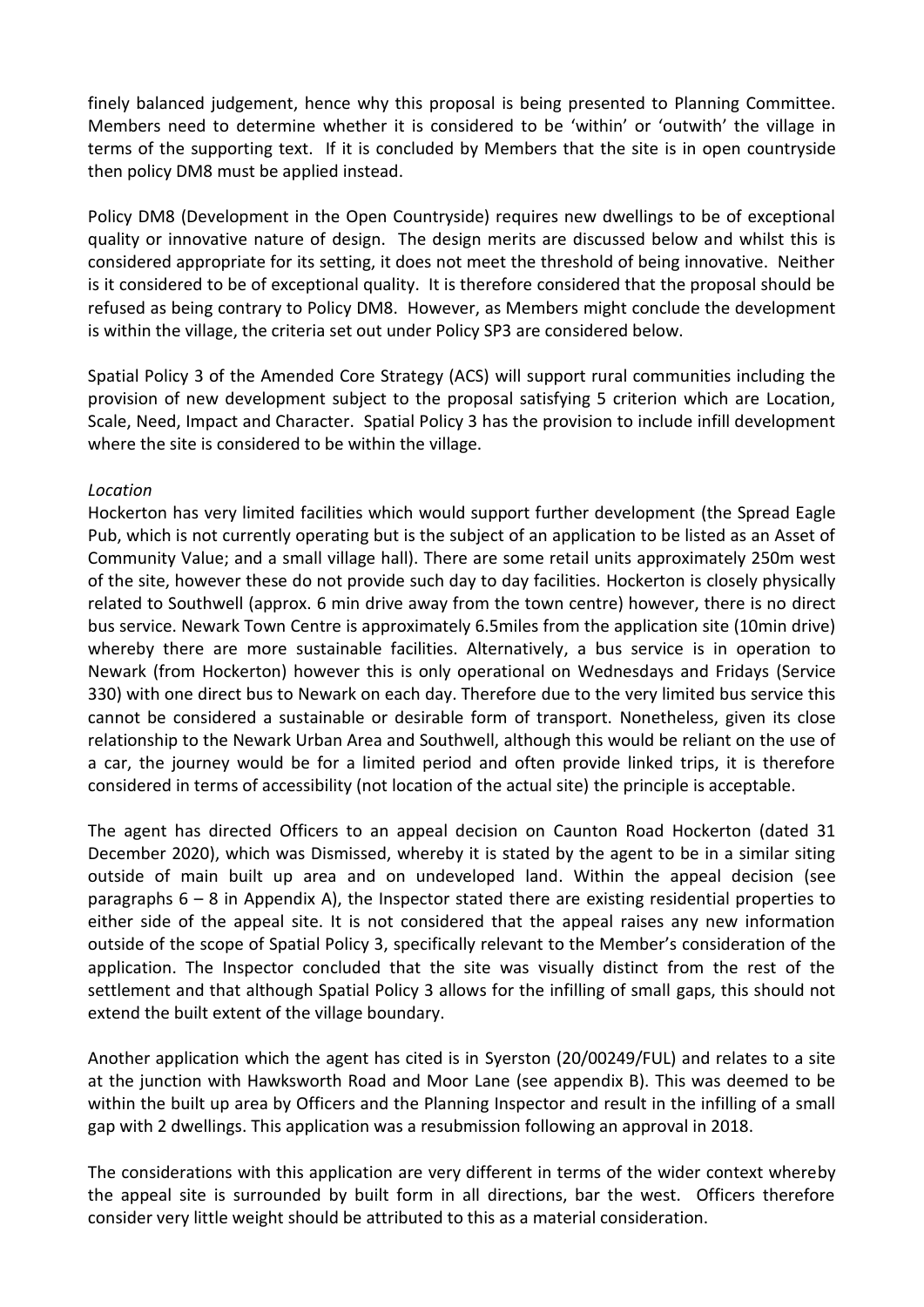# *Scale*

The proposal is for one dwelling which is considered small scale and acceptable.

# *Need*

The proposal is for a 3 bedroomed detached dwelling. The site is located within the Southwell subarea within the Housing Needs Assessment 2020. This states the greatest need within this area is for 4 bedroomed dwellings (44.1%) followed by 3 bedroomed (34.4%). Although the proposal does not meet the most 'in-need' according to the survey, the proposal would still meet a high need in order of hierarchy.

Therefore the proposal in regard to need, is considered acceptable.

# *Impact*

The proposal is for one dwelling which is not expected to have a detrimental impact upon the surrounding area. No objection has been received from NCC Highways, subject to the imposition of conditions and the site is not within an area at risk of flooding.

# *Character*

The matter of character is discussed in the design and heritage section below.

Therefore the development would comply with the criteria within Spatial Policy 3. Members need to determine whether it is considered 'within' or 'outwith' the village. If out of the village then Policy DM8 of the Allocations and Development Management DPD applies, then the design should be of exceptional quality or innovative nature. This is broadly in compliance with the updated NPPF, para 80 which requires proposals to be of exceptional quality and truly outstanding and able to enhance its immediate setting. As discussed above, this is not considered to be the case.

# *Design and heritage impact*

Policy DM5 states that the rich local distinctiveness of the District's landscape and character of built form should be reflected in the scale, form, mass, layout, design, materials and detailing of proposals for new development. Policy DM9 of the ADMDPD states proposals affecting heritage assets will be expected to secure their continued protection or enhancement, contribute to the wider vitality, viability and regeneration of the areas in which they are located and reinforce a sense of place. In addition proposals should, where they form or affect heritage assets, utilise appropriate siting, design, detailing, materials and methods of construction. Particular attention should be paid to reflecting locally distinctive styles of development.

Core Policy 14 states the Council will secure the continued conservation and enhancement of the character, appearance and setting of non-designated heritage assets including buildings of local interest.

The proposed three bay design with rear gabled wing traditionally detailed cottage windows detailing is reflective of the local interest buildings at Grange Cottages. The general form and appearance is traditional and reflects local houses. The structure also has the first floor windows set within gablets, which mirrors the current form of Grange Cottages. The proportions are also modest in comparison to surrounding buildings and the materials, generally speaking, are reflective of the locale.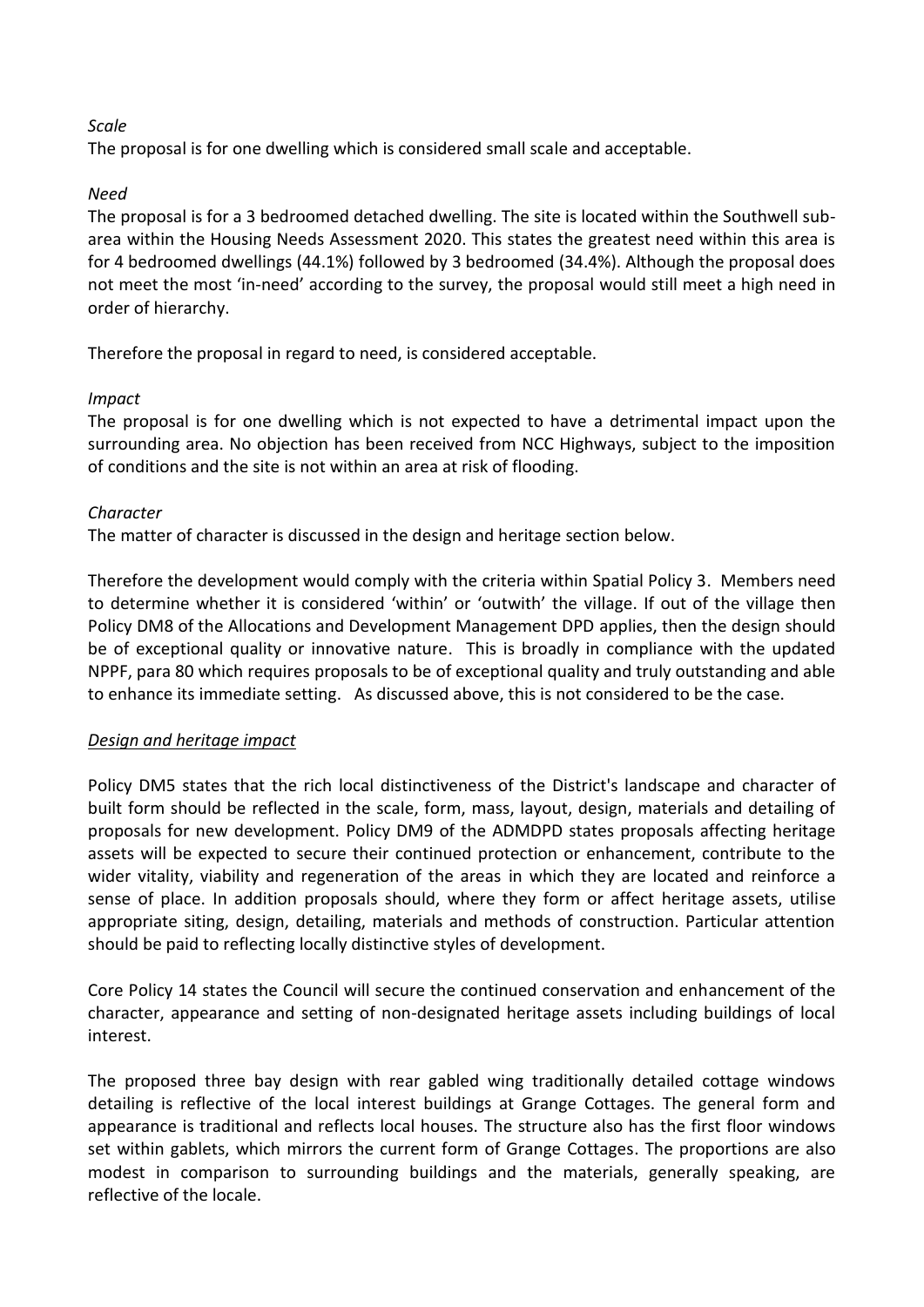The plot, from reviewing the historic mapping, does not have any historical significance in terms of the use, and it would still retain the intervisibility, although somewhat masked by the existing vegetation, to the Grange. Therefore the proposal would not result in any harm to the significance of surrounding historic buildings. Therefore the proposal accords with Core Policy 14 of the ACS, Policy DM5 and DM9 of the ADMDPD and Section 66 of the Planning (Listed Buildings and Conservation Areas) Act 1990 as well as Section 16 of the NPPF.

# *Highway and parking impact*

Spatial Policy 7 of the ACS states that proposal should provide for safe and convenient access and avoid highway improvements which harm the environment and character of the area. These are also reflected in the policy DM5 of the ADMDPD.

The proposal has been amended following an initial objection from Highways. Revised plans have been submitted which now meet their satisfaction subject to the imposition of conditions. The proposal is for a single access off the main highway to solely serve the dwelling, and includes sufficient manoeuvrability within the site to exit in a forward gear.

The Council adopted Parking SPD states that a minimum of 2 parking spaces should be provided for a dwelling of 3 bedrooms. The plans show the provision of 3 spaces which is considered sufficient to meet the requirements.

The proposal therefore accords with Spatial Policy 7 of the ACS and policy DM5 of the ADMDPD as well as the SPD.

### *Trees*

The proposal includes the submission of a tree survey which has been assessed by the Council's Tree Consultant. Whilst 3 of the ash trees are classified as U category, one of these he believes is incorrect and the presence of ivy on the trunk could just be removed. Nonetheless there are no trees on the site which are of outstanding or sufficient quality to consider for a Tree Preservation Order and the impact from construction could be mitigated for by condition. In addition the loss of the 3 trees on the road frontage (one is already a stump) could be replaced by landscaping within the site.

Therefore the proposal is considered acceptable on the impact upon trees.

### *Ecology*

Core Policy 12 of the ACS and policy DM5 of the ADMDPD all seek to ensure there is no harm to the ecological, biological and geological assets of particular sites. Proposals should seek to secure development that maximises opportunities to conserve, enhance and restore biodiversity.

The proposal has been submitted with an ecological survey which states there are no trees on the site which would support roosting bats, and there is limited commuting and foraging habitat within the site. Although the rear of the site has high potential for foraging and commuting. A recommendation has been made to install bat bricks and bat roosts/boxes to improve the conservation status of the bat population.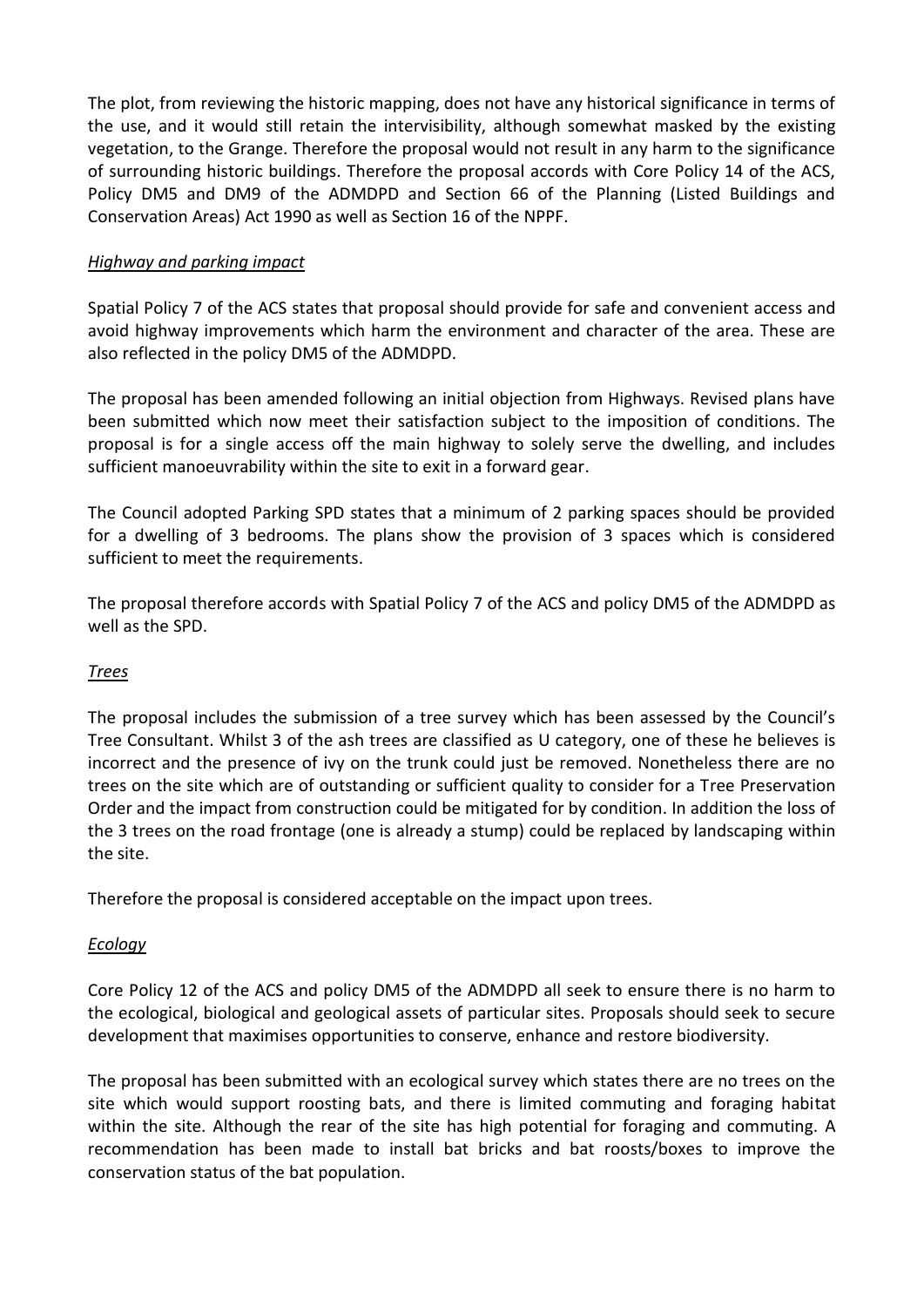The site has potential to be used for nesting birds by species of common birds and works should commence outside of nesting season (March – late August). A recommendation has been suggested to include sparrow nest boxes which can be controlled by condition.

Any proposed lighting on the site should be placed as far from the boundary as possible and that light spillage to the surrounding landscape (especially to the rear) is avoided by using shields. The height of lighting columns should be as short as possible and sensors should also be used.

No evidence of badgers were found on site.

As such the proposal, subject to the imposition of conditions, is not likely to have a harmful impact upon the local ecology.

# *Neighbour amenity*

Policy DM5 states that the layout of development within sites and separation distances from neighbouring development should be sufficient to ensure neither suffers from an unacceptable reduction in amenity including overbearing, loss of light and privacy.

The dwelling is sited approximately 12m west of the existing Grange Cottages and features one small secondary bedroom window facing the cottage. It is considered that due to the layout and design, the proposal would not result in detrimental harm to neighbor amenity from overbearing, loss of light or privacy.

### *Flood Risk*

The site is in area at risk of surface water flood risk. Core Policy 9 requires that all new development should, through its design, pro-actively manage surface water including, where feasible the use of Sustainable Drainage Systems. The proposal does not include any information about surface water drainage. The proposal would result in an increase in impermeable surface due to an increase in hardsurfacing on the virgin site. Therefore suitable measures should be incorporated (managed by condition) such as permeable paving, landscaping and other such improvements to reduce the water run-off.

### Conclusion

In terms of impact, need, character and scale, the proposal is considered acceptable. Members will need to decide if, given the above discussion, it is considered the siting to be located in village whereby Spatial Policy 3 would apply. If not then it must be considered as open countryside and refused as the proposal would not satisfy the criteria for being acceptable development in the open countryside as it is not on previously developed land, form an exception site, a conversion nor is it of exceptional quality which would accord with the requirements of paragraph 80 of the NPPF (2021). Officers are of the view, due to the use of the site that the land falls to be considered under Policy DM8 and thus the development should be refused.

The proposal does not harm the significance of the adjacent non designated heritage assets (local interest buildings) due to its juxtaposition, scale, mass, design and use of materials.

The proposal would if approved and subject to the imposition of conditions, not result in harm to highway safety, longevity of trees or impact on local ecology. The proposal would also be acceptable to neighbour amenity and thus accords with the relevant aims of the NPPF and local